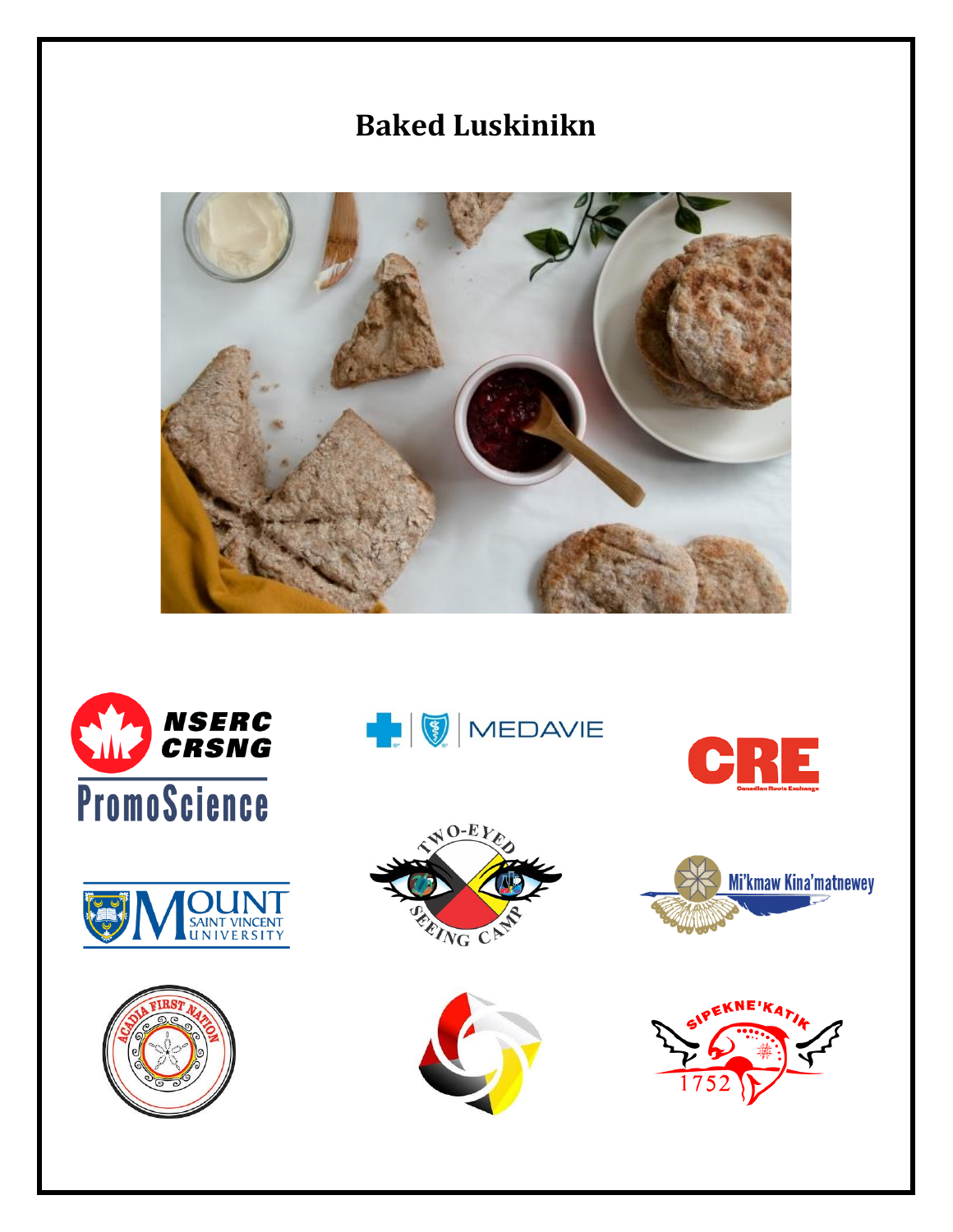## **Baked Luskinikn**

**Recipe makes:** 10 servings (1/10<sup>th</sup> of recipe per serving)

**Preparation time:** 5 to 10 minutes

**Cook time:** 25 to 30 minutes

**Equipment:** (1) one oven, (2) one 30 cm (12-inch) round or 23\*23 cm (9\*9-inch) square casserole dish or baking pan, (3) one set of measuring cups, (4) one set of measuring spoons, (5) one large mixing bowl, (6) one large spoon, (7) one knife, (8) one pair of oven mitts, (9) one cooling rack, (10) one spatula

#### **What you need to make this recipe:**

### **How to make Baked Luskinikn:**

- $\checkmark$  3 cups + 3 tablespoons allpurpose whole wheat flour
- $\checkmark$  2 tablespoons baking powder
- $\checkmark$  2 teaspoons salt
- $\checkmark$  1/<sub>2</sub> cup non-fat plain Greek yogurt
- $\checkmark$  1 to 1 ½ cups water
- $\checkmark$  Cooking spray
- 1. Preheat the oven to 205 °C (400°F).
- 2. Lightly grease a 30 cm (12-inch) round casserole dish with cooking spray.
- 3. Put 3 cups of the flour, the baking powder, and the salt in a large mixing bowl. Using a large spoon, stir until combined.
- 4. Add the yogurt to the flour mixture. Stir until combined.
- 5. Add ½ cup of water to the flour mixture. Stir until combined.
- 6. Add another  $\frac{1}{2}$  cup of water to the flour mixture. Stir until a sticky dough is formed. If the dough is dry, add 1 tablespoon of water to the dough and stir to combine. Continue to add water to the dough, 1 tablespoon at a time, until the dough is sticky.
- 7. Use 3 tablespoons of flour to flour a clean, dry flat surface (like a counter).
- 8. Transfer the dough from the mixing bowl to the floured surface. Shape the dough into a disk about the size of the casserole dish.
- 9. Put the dough in the prepared casserole dish. Gently press the dough into the dish.
- 10. Score\* the top of the dough. The scores should divide the disk into 10 pieces that are the same size.
- 11. Bake for 25 to 30 minutes or until a toothpick inserted into the center of the Luskinikn comes out clean.
- 12. Let the Luskinikn cool for 15 minutes in the casserole dish.
- 13. Using a spatula, take the Luskinikn out of the dish. Put it on a cooling rack and let it cool for another 10 minutes.
- 14. Using a knife, cut the Luskinikn into 10 pieces. You can also rip it into 10 pieces using clean hands.
- 15. Serve the Luskinikn on its own or with jam or butter.

\* To learn how to score dough, see the "About this recipe" section on the next page.